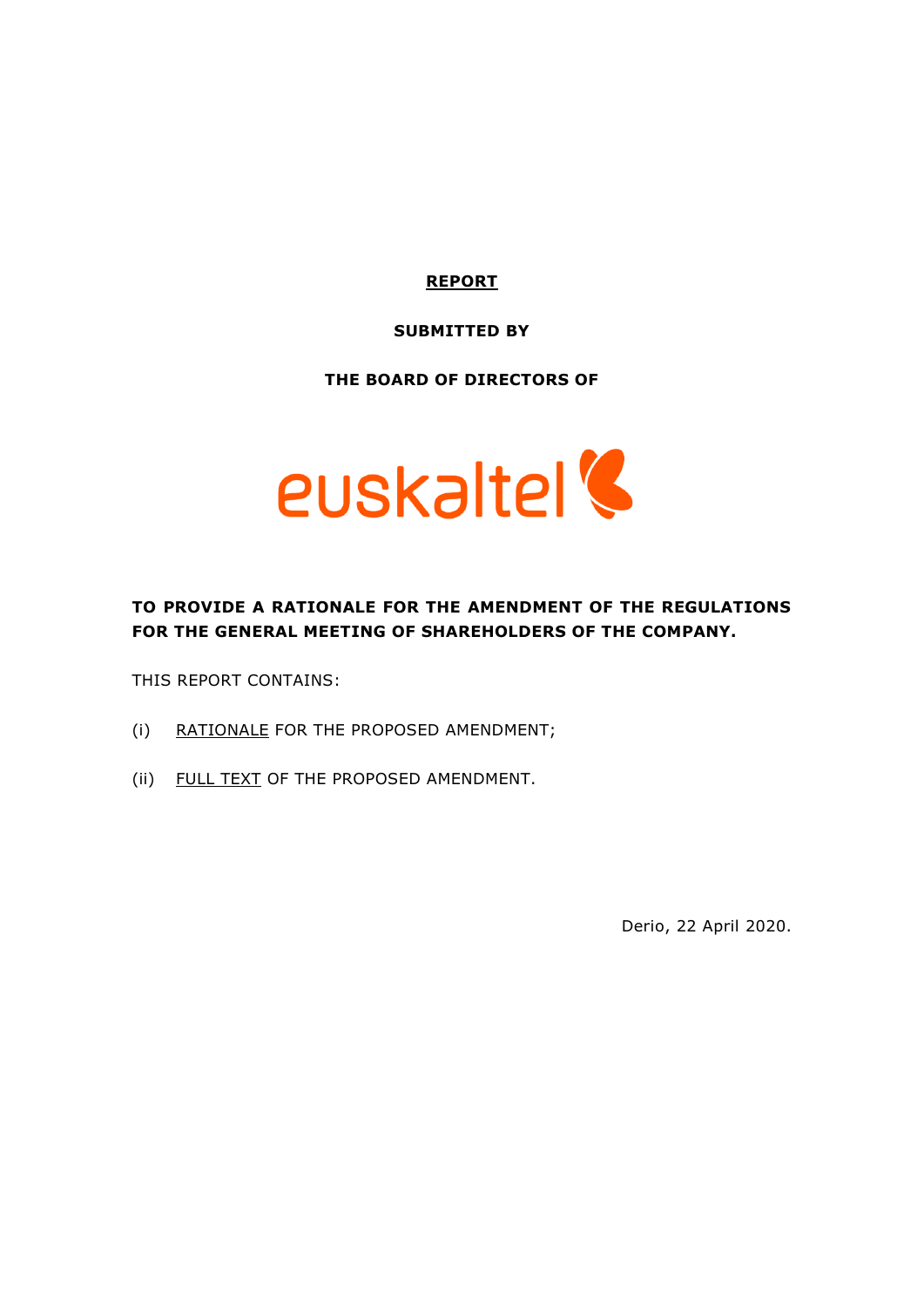## **EUSKALTEL, S.A.**

REPORT ISSUED BY THE BOARD OF DIRECTORS TO PROVIDE A RATIONALE FOR THE AMENDMENT OF THE REGULATIONS FOR THE GENERAL MEETING OF SHAREHOLDERS OF THE COMPANY.

## **I. INTRODUCTION**

This report (the "Report") is submitted by the members of the Board of Directors of EUSKALTEL, S.A. (hereinafter, "Euskaltel" or the "Company") in order to provide a rationale for the proposal of the Board of Directors to introduce an additional provision in the Company's Regulations for the General Meeting of Shareholders (the "Regulations"), thus complying with the provisions of article 32 of the Regulations, which requires the submission by the Board of Directors of a written report with the rationale for the proposal submitted for the approval of the shareholders at the General Meeting of Shareholders of the Company in order to adopt the resolution to amend the Regulations. The proposal is submitted for the approval of the shareholders acting at the Annual General Meeting of Shareholders of Euskaltel called to be held on 2 June 2020, at 12:00, on first call, and on 3 June 2020, at the same time, on second call, under item 6.1 on the Agenda.

### **II. RATIONALE FOR THE PROPOSAL**

The Company's Board of Directors will submit for approval by the shareholders at the Company's General Meeting of Shareholders the introduction of an additional provision in the Regulations, the principal reason for which is to adapt the Regulations to the possibilities offered by Sections 182, 189 and 521 of the Corporate Enterprises Act (*Ley de Sociedades de Capital*) (the "Act") and to the new text of the Bylaws, which is also the subject of a report by the Board of Directors on this date, in order to contemplate the ability of the shareholders to attend and vote at the General Meeting of Shareholders through real-time means of remote communication.

This will give the Company more flexibility to offer its shareholders different ways to participate in the General Meeting of Shareholders.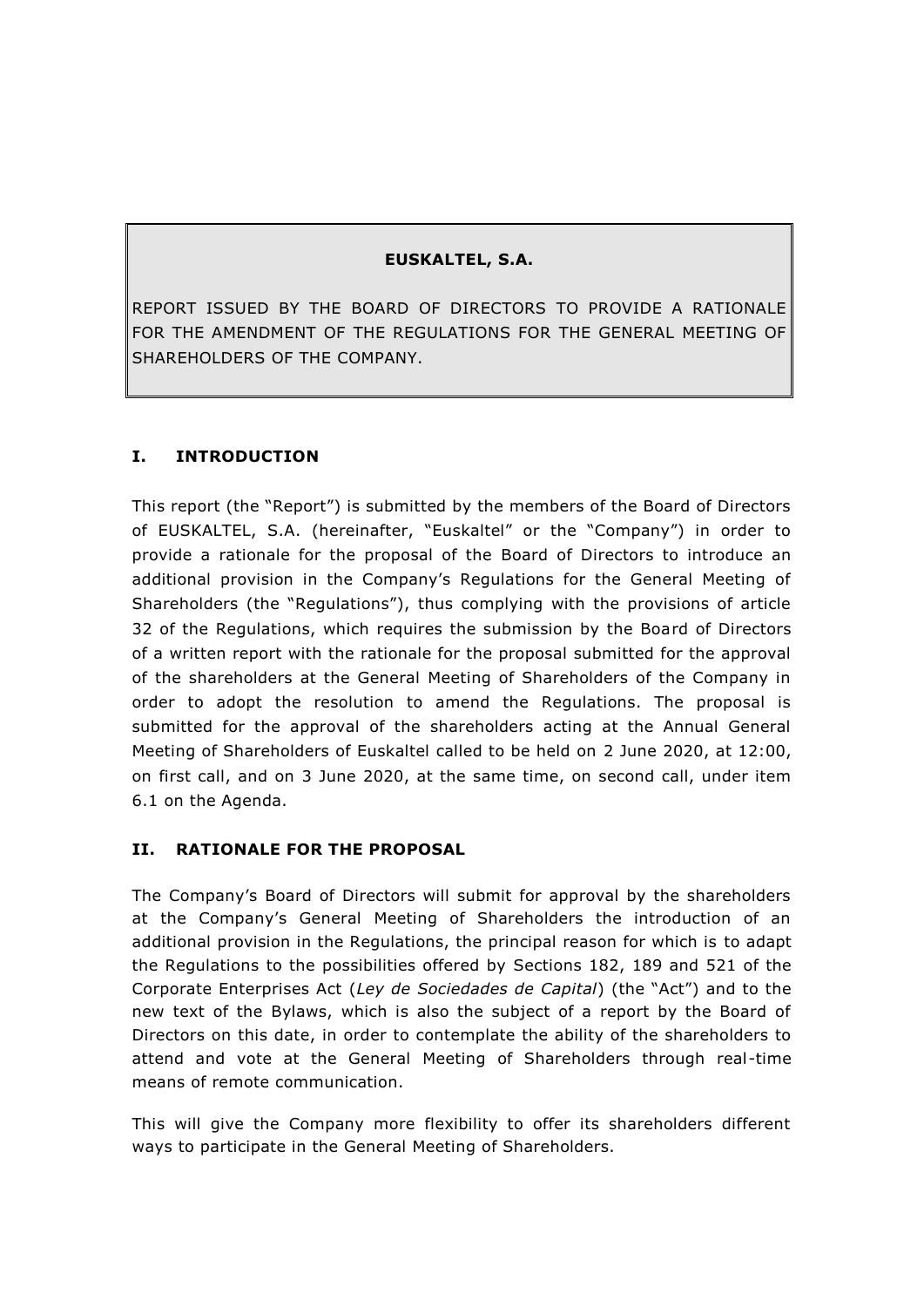### **III. FULL TEXT OF THE PROPOSED AMENDMENT OF THE REGULATIONS**

For informational purposes, attached as Annex I to this Report is a verbatim transcription of the additional provision to be included in the Regulations.

# **IV. SHAREHOLDERS' RIGHT TO RECEIVE INFORMATION REGARDING THE PROPOSED AMENDMENTS OF THE REGULATIONS**

Pursuant to the provisions of Sections 286 and 518 of the Act and article 8 of the Regulations for the General Meeting of the Company, this report is issued in view of the Shareholders' information right to either examine at the registered office the full text of the proposed amendment of the regulations and the report in support thereof or to request the free delivery or mailing thereof.

This document will also be published on the Company's website (www.euskaltel.com), together with the call to the General Meeting and the other documentation relating to the aforementioned articles of the Regulations for the General Meeting and the aforementioned sections of the Act.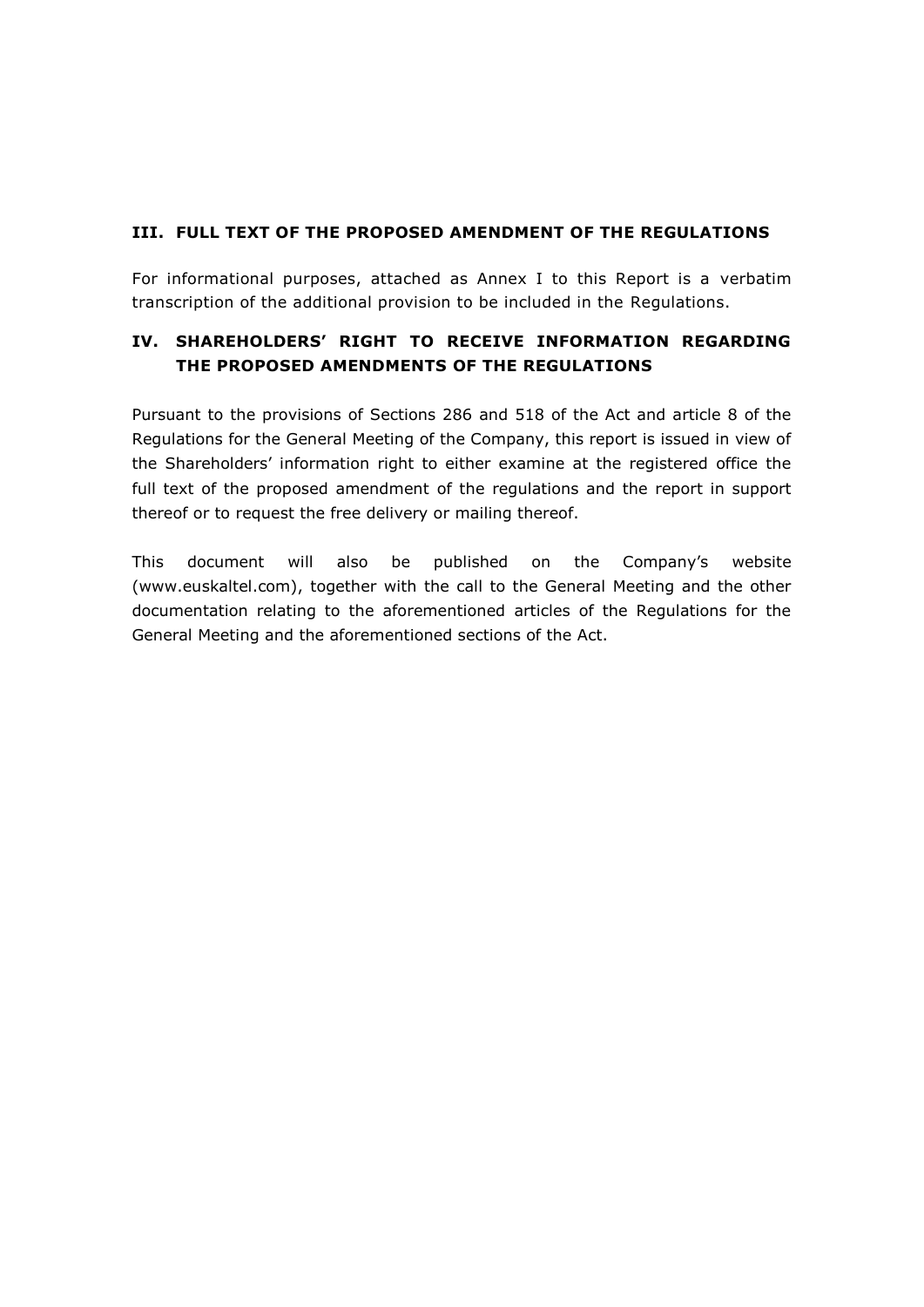#### **ANNEX I.**

#### **Additional Provision**

## **Attendance at the General Meeting of Shareholders through real-time means of remote communication**

Shareholders with the right to attend may attend the General Meeting of Shareholders using on-line means that allow their connection in real time with the venue or venues in which the General Meeting of Shareholders is held, provided that this is so approved by the Board of Directors as allowed by the state of art, pursuant to the provisions of article 31 of the Bylaws and without prejudice to the right of the shareholders to cast an absentee vote as provided in article 26 of these Regulations.

In particular, the means that can be used for such purpose that the Board ultimately accepts must allow for verification of the identity of the shareholders, the proper exercise of their rights, interactivity in real time and the proper conduct of the meeting.

In this case, attendance by the shareholders at the General Meeting of Shareholders shall be subject to the following rules, which may be expanded upon and completed by the Board of Directors:

- (i) The call to meeting shall establish the period in advance of the meeting during which a shareholder desiring to attend the General Meeting of Shareholders must make the connection in order to be deemed a shareholder who is present. A shareholder making the connection after the established deadline shall not be deemed to be present.
- (ii) Information and voting rights must be exercised through electronic means of remote communication allowed under the Bylaws and these Regulations. The Board of Directors shall determine the procedure and deadlines for the exercise of these rights during the General Meeting of Shareholders.
- (iii) Pursuant to the provisions of Section 182 of the Corporate Enterprises Act, on occasion of the call to the General Meeting of Shareholders, the directors may decide that the presentations and proposed resolutions that those who are going to attend by on-line means intend to submit pursuant to law be submitted to the Company prior to the commencement of the General Meeting of Shareholders.